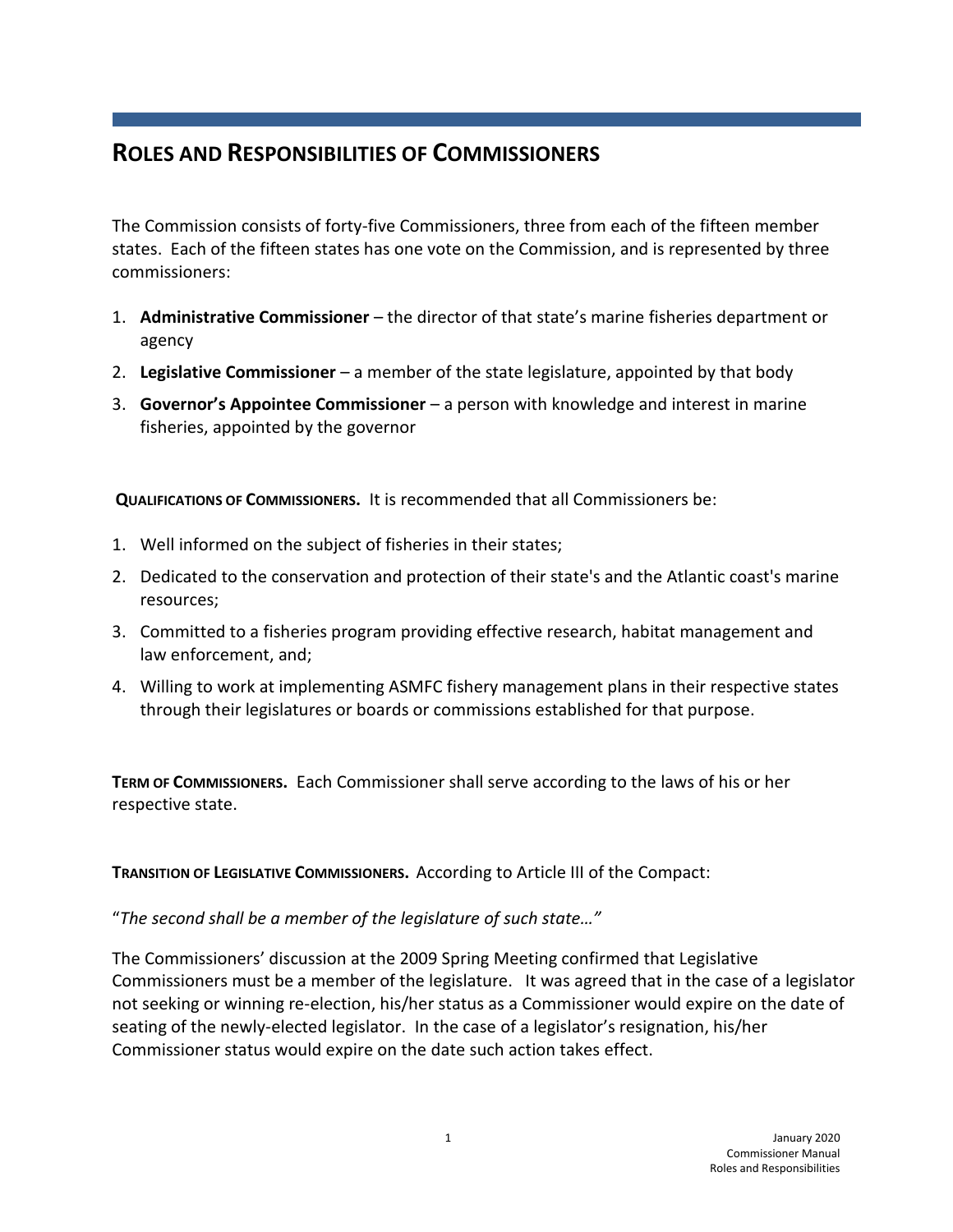In addition, Commissioners confirmed that the status of any proxies serving on behalf of a Legislative Commissioner would expire on the same date as his/her Legislative Commissioner.

Since the legislative seating dates and procedures are specific to each state, it will remain the responsibility of each individual state to monitor the status and qualifications of its Legislative Commissioner to ensure the state comports with the requirements of the Compact. Therefore, the Commission will not routinely notify a state of a change in status of its Legislative Commissioner.

**OFFICERS.** The Commission elects from among the Commissioners a Chair and a Vice Chair, each of whom serves a one-year term. Officers can succeed themselves. In the absence or disability of the Chair, the Vice Chair shall have all the power and authority of the Chair.

The following guidelines, detailing the Commission's nomination and election process for Chair and Vice-Chair, were adopted by the Commission at its 2009 Summer Meeting. This process was used for the nomination and election of Commission leadership at the 2009 Annual Meeting and will be continued in future years unless modified by the Commission (October 6, 2009 Executive Director Memo to ASMFC Commissioners – M09-105).

**TERM LIMITS.** The current annual election process and practice of a two-year term should be maintained where possible. The two-year term could be extended or shortened to accommodate circumstances with the leadership and Commission membership.

**REGIONAL ROTATION OF LEADERSHIP.** The practice of having the Chair and Vice-Chair rotate between the North, Mid-Atlantic, and South should be maintained where possible. However, this practice should not be followed at the expense of electing the most qualified leadership.

**MEMBERSHIP OF NOMINATING COMMITTEE.** The current three-member Nominating Committee will be maintained. The membership will generally consist of one Commissioner from the North, Mid-Atlantic, and South and will be appointed annually by the Chair.

#### **ROLE OF NOMINATING COMMITTEE PRIOR TO ELECTION.**

- A member of the Nominating Committee shall contact the Administrative Commissioner from each state, and request they communicate with the States' L/GA Commissioners to solicit recommendations for nominees.
- Follow-up on Commissioner recommendations to gauge the individual's interest in being included as a nominee.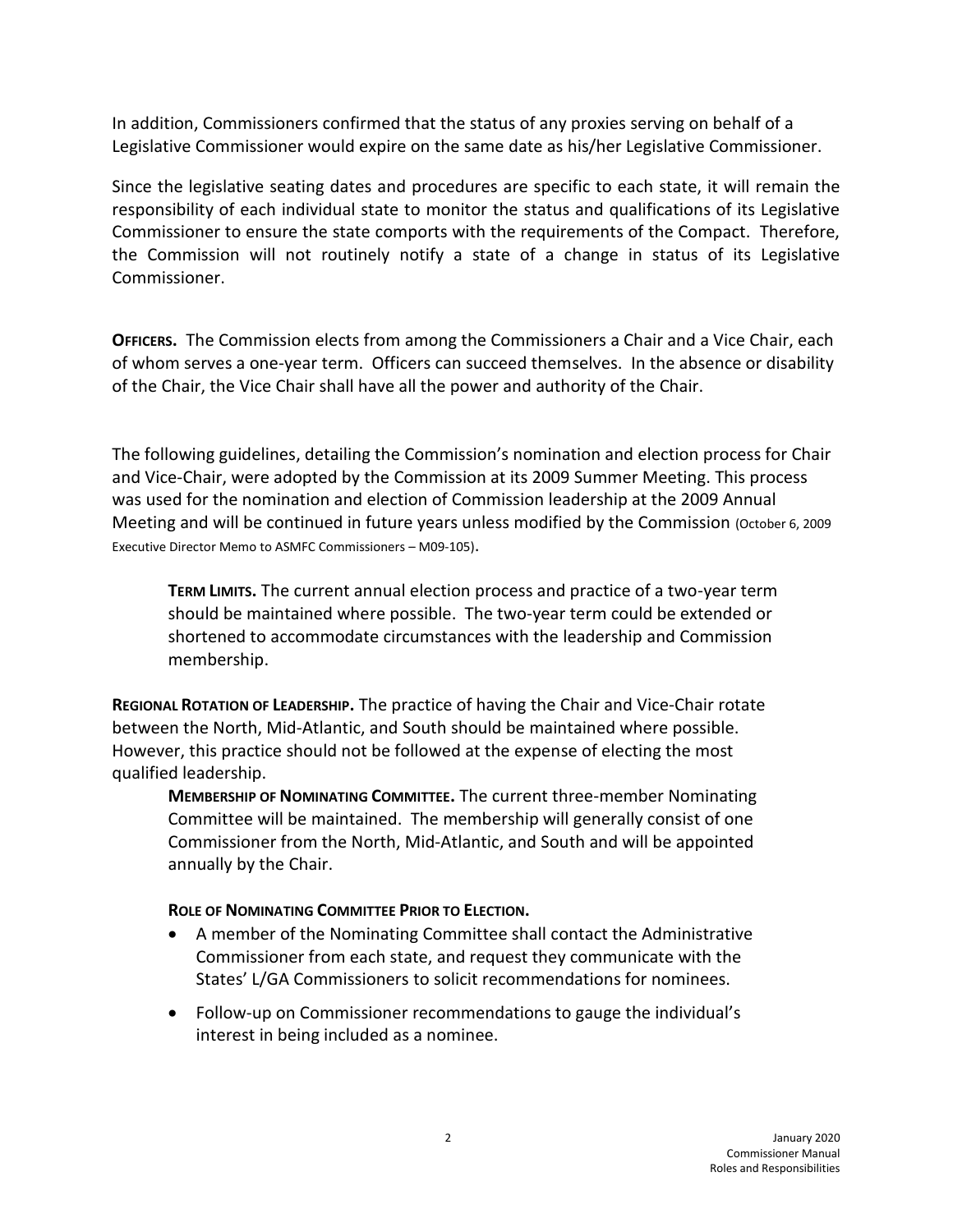Develop separate ballots for Chair and Vice-Chair based on input from Commissioners. A ballot will be prepared even if there is only one nominee in order to provide the opportunity to write-in a candidate.

### **ELECTION PROCESS.**

- Ballots will be distributed to state delegations at the Commission Business Session when the election is held (usually at the Annual Meeting).
- Each state delegation will receive one ballot and cast one vote based on the result of the Commissioner caucus from that state.
- State delegations may identify a write-in candidate. States should verify the interest of their candidate before submitting his or her name on the ballot.
- In the event that more than two candidates receive votes for either Chair or Vice-Chair, a run-off will be conducted between the two candidates that received the most votes.
- In the event of a tie, a vote will be retaken until there is a majority winner.
- The Nominations Committee will tally the votes and report the results to the Commission after each vote.

**QUORUM AND VOTING.** The presence of Commissioners representing a majority of the member states constitutes a quorum at a meeting of the full Commission. Voting in Commission meetings is by state, the vote of each state being determined by a caucus of its Commissioners either prior to or at the respective meeting. (Article III, Rules and Regulations)

Votes may be cast in one of four categories; in favor, opposed, null or abstain. A null vote is cast when Commissioners from a delegation cannot come to agreement on the issue at hand.

**STATE DELEGATION AND PARTICIPATION.** At the Commission's 2009 Spring Meeting, the ISFMP Policy Board provided guidance for state delegation participation during board/section meetings. The Policy Board reaffirmed that each state may have no more than three Commissioners or Commissioner Proxies engage in board discussions.

The Policy Board noted there have been instances when more than three Commissioners or proxies have been seated at the table during board meetings.

Where a proxy for an Administrative Commissioner is serving as chair of a board, the Policy Board agreed that the Administrative Commissioner may sit with the state's delegation. The Commissioner may advise/consult the delegation but shall not engage in the board discussion.

In the case where a Commissioner is sitting at the table with his/her proxy, the Policy Board agreed such practice is acceptable; however, the Commissioner shall decide which one will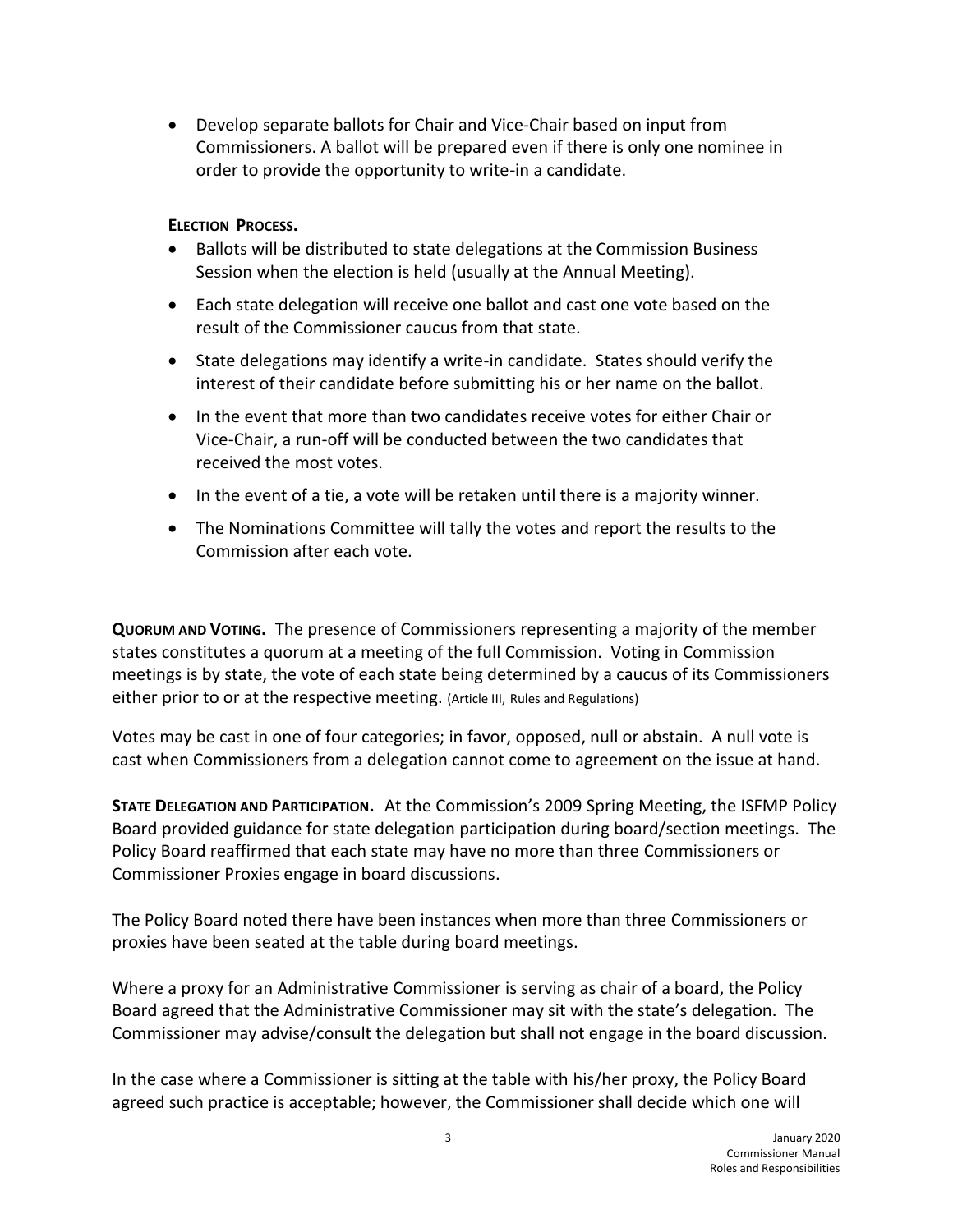participate in the board discussion. (June 12, 2009 Executive Director Memo to Administrative Commissioners – M09-056)

**PROXIES.** A Commissioner may designate a proxy in one of three ways. A permanent proxy will be considered to replace the Commissioner for all purposes and shall be treated as a Commissioner in all respects. An ongoing proxy will be considered to replace the Commissioner whenever the designating Commissioner is not in attendance. A specific proxy will be considered to replace the Commissioner only for the specific meeting or purpose for which the proxy is given. For all members of any committee, board, section or other group meeting under the authority of the Commission who are not Commissioners, only a specific proxy may be given. All proxies must be at least for the duration of a particular meeting, and must be delivered in writing to the Executive Director or his designee. No person may, by proxy, vote more than once on any issue. (Article III Section 3 Rules and Regulations) Proxy forms follow. <http://www.asmfc.org/files/Meetings/ProxyForm.pdf>

#### **FINANCIAL DISCLOSURE AND CONFLICT OF INTEREST.**

In August 2014, the Commission adopted a Policy on Commissioners Financial Disclosure and Conflict of Interest. The policy requires all Legislative Commissioners, Governors' Appointees, and their respective proxies to complete and submit a Disclosure Form that contains high level information about their fishery-related financial interests as well as any past or current involvement in fishery-related industries. The Disclosure Policy does not apply to Administrative Commissioners as state fishery agencies already require a similar disclosure that meets or exceeds the Commission's standards.

The Commission's Disclosure Policy defines a conflict of interest to be instances where a Commissioner or proxy has greater than 10 percent interest in the total harvest, marketing or processing of a fishery; full or partial ownership of more than 10 percent of the vessels using the same gear type within a fishery; or is an employee or representative of a harvesting entity that harvests greater than 10 percent of total harvest of a fishery. In cases where a conflict exists, Commissioners and proxies must recuse themselves from participating in the state caucus and voting. Once recused, a Commissioner or proxy may still participate in the debate but will not be able to make or second motions.

Additionally, the Disclosure Policy requires each state's appointing authority to be notified when a Legislative Commissioner or Governor Appointee appoints a proxy. A copy of each individual's Disclosure Form will be included with the notification. Finally, the completed Disclosure Forms will be available to the public through the Commission website (on the Commissioners page) and at Commission meetings. (Financial Disclosure policy follows.) [http://www.asmfc.org/files/Meetings/FinancialDisclosureConflictInterestForm\\_April2015.pdf.](http://www.asmfc.org/files/Meetings/FinancialDisclosureConflictInterestForm_April2015.pdf)

**STANDARDS OF CONDUCT.** The Commissioners and Commission staff are responsible for maintaining the highest standards of ethical conduct. Such standards include the following principles.